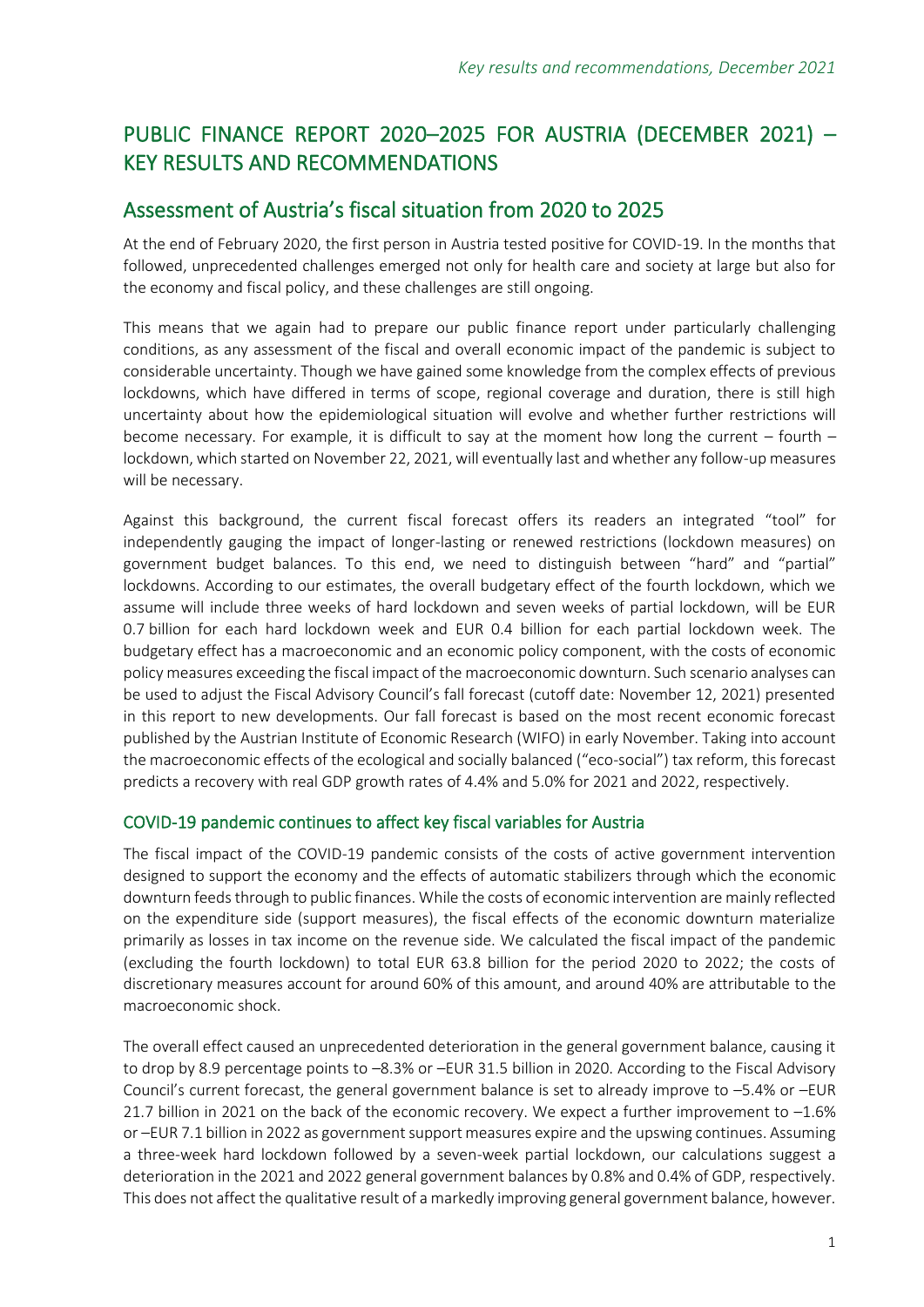This trend will continue in the following years until 2025, even though the fiscal effects of the eco-social tax reform will be kicking in fully. The government debt ratio will continuously drop throughout the whole period, falling from 83.2% of GDP in 2020 to 67.9% of GDP in 2025 and thus clearly below the pre-crisis value of 2019 (70.6% of GDP).

#### 2020 saw historic slump in government revenues and sharp increase in public spending due to COVID-19 pandemic

Due to the COVID-19 pandemic, general government revenues plunged by EUR 10.6 billion or 5.4% in 2020 against the previous year to EUR 184.9 billion. This decline was multiple times larger than the slump recorded in 2009 (–EUR 1.5 billion against 2008) in the wake of the global financial and economic crisis. It was the result of discretionary tax cuts worth EUR 3.5 billion (in particular, the temporary reduction in VAT from July 2020 and the reduction of the tax rate in the lowest income tax bracket) and nondiscretionary developments on the revenue side amounting to –EUR 7.0 billion (in particular, due to the lower tax base because of the recession). Tax revenues dropped by 8.6% against the previous year, that is, by much more than nominal GDP (–4.6%). The decline in revenues was particularly pronounced in corporate tax (–28.3%), assessed income tax (–30.8%) and petroleum tax (–20.1%). In addition, the steep drops in proceeds from VAT (–6.6% or –EUR 2.0 billion) and payroll taxes (–3.5% or –EUR 1.0 billion) contributed significantly to the absolute decline in revenues, given these tax types' big share in overall tax revenues. Finally, proceeds from government production activities (including ticket sales by the Austrian Federal Railways (ÖBB) and public cultural institutions) also fell by EUR 0.7 billion.

Government expenditure increased substantially by 12.1% or EUR 23.4 billion in 2020 compared to the previous year, reaching EUR 216.4 billion. This steep rise was mainly due to the economic slump caused by the pandemic and government spending on measures to cushion the economic and social impact of the public health crisis. The biggest part of the increase – EUR 17.3 billion – was attributable to the direct budgetary effect of pandemic-related government support measures, in particular the COVID-19 shorttime work scheme (EUR 6.1 billion), fixed cost grants (EUR 2.8 billion), compensation for lost sales (EUR 3.6 billion), the hardship fund (EUR 0.9 billion) and additional health services (EUR 0.9 billion). In 2020, high unemployment in the wake of the recession markedly drove up spending on unemployment benefits, i.e. by EUR 2.5 billion. While payments from the hardship fund and unemployment benefits significantly contributed to a rise in cash social benefits (+EUR 6.4 billion), it was mainly increased spending on short-time work, fixed cost grants and compensation for lost sales that led to a hike in subsidies (+EUR 13.3 billion). Government spending was also driven up by a marked increase in pension expenditure (+5.2%), primarily owing to extraordinary pension adjustments (+EUR 0.4 billion per annum) and some smaller measures (e.g. the "pension bonus," i.e. higher minimum pension benefits for retirees with 40 years of contributory service, temporarily full pension entitlement after 45 years of contributory service, the "early starter bonus," i.e. higher pension benefits for those who started working before the age of 20). The 2020 increase in government spending was somewhat mitigated by the fact that interest expenditure again markedly declined, by EUR 0.6 billion, thanks to persistently low interest rates.

#### Revenue situation in 2021 driven by economic recovery; measures to counteract the COVID-19 crisis will not be phased out before 2022 thus still affecting government spending

The year 2021 has been marked by economic recovery, which is also clearly reflected in revenue growth. Following the slump in 2020, government revenues are expected to increase by 7.8% or EUR 14.4 billion in 2021 on the back of the economic recovery, already surpassing their pre-crisis level of 2019. The growth in tax revenues is particularly marked (+11.1%) and will remain disproportionately high (though lower) in the following years despite the severely dampening effect of the eco-social tax reform (income tax cut, reduced health insurance contributions, higher write-off limits for low-cost assets, corporate tax cut, green investment tax allowance, higher profit allowance, etc.).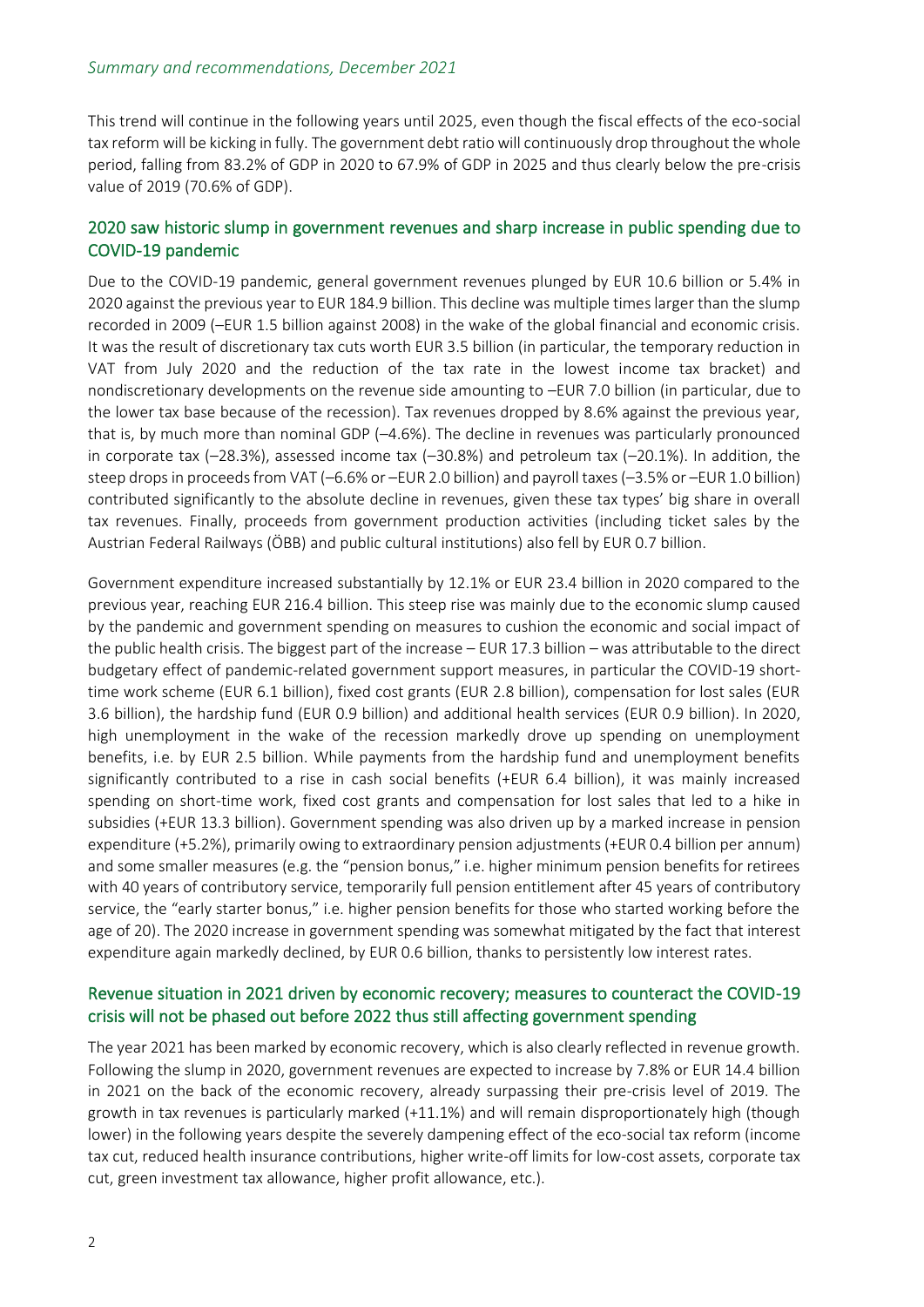The expenditure-increasing effect of COVID-19-related measures continues into 2021 and will only come down significantly in 2022: According to the Fiscal Advisory Council's fall forecast, government expenditure in 2021 is set to increase by 2.1% or EUR 4.6 billion. On the one hand, spending on COVID-19-related measures will decline by EUR 1.7 billion, and low inflation in the preceding year will also bring down expenditure through the automatic adjustment of pension and long-term care benefits and lower spending on intermediate goods. On the other hand, present and past economic policy measures are driving up government expenditure by EUR 2.4 billion in 2021 (spending under Austria's recovery and resilience plan (+EUR 0.4 billion), extraordinary increases in pension benefits (+EUR 0.4 billion), measures for climate and environmental protection (+EUR 0.5 billion), etc.). In 2022, COVID-19-related spending is expected to decrease substantially, i.e. by EUR 12.8 billion to EUR 2.8 billion, which means that further effects on the budget will be limited to instances where the government may need to honor public COVID-19 guarantees, payments of the investment premium and effects in the area of health-related spending. However, there are also ordinary expenditure increases scheduled for 2022 (e.g. inflationrelated increases in the cost of intermediate goods and social benefits) and an expansion of economic policy measures (other than COVID-19-related measures) by EUR 2.9 billion (e.g. climate bonus), causing government spending in 2022 to only decrease by EUR 3.8 billion year on year. In 2023, spending will increase by 2.9%, mainly because of higher inflation in 2021 and 2022 that is driving growth in social spending and employee compensation. For 2024 and 2025, we expect a rise in expenditure by 1.5% and 2.3%, respectively.

#### Results of the BMF draft budgetary plan for 2022 plausible but hard to compare to the Fiscal Advisory Council's fall forecast

The draft budgetary plan for 2022 and the strategy report for 2022 to 2025 was published by the Federal Ministry of Finance (BMF) in October 2021. For 2021 and 2022, the BMF's draft budget assumes general government balances of –6.0% and –2.3% of GDP, respectively. According to the strategy report, the budget deficit should contract further, reaching –0.4% in 2025. The comparability of these values with the results of the Fiscal Advisory Council's current fall forecast is limited, as the BMF draft budgetary plan and its strategy report were prepared much earlier. This means that the BMF calculations do not reflect the macroeconomic effects of the eco-social tax reform that are already included in the current WIFO forecast on which we base our calculations. Hence, the Fiscal Advisory Council's fall forecast is slightly more optimistic about the budget balance, putting it at –5.4% for 2021 and –1.6% for 2022. The different underlying macroeconomic forecasts account for some differences, to the extent of 0.1 percentage points in 2022, and up to 0.5 percentage points by 2025 due to the gradual expansion of the tax reform. Moreover, our fall forecast assumes somewhat more favorable revenue growth, in particular in 2021, but also lower expenditure – in the area of social benefits and capital transfers among others.

## Expected economic rebound and phasing-out of COVID-19 support measures pave the way for compliance with both Maastricht criteria from 2022

The clear deviations from the Maastricht criteria in 2020 (fiscal balance, failure to reduce debt ratio) and 2021 (fiscal balance) are attributable to an unusual event that implies far-reaching uncertainty with regard to its macroeconomic and fiscal impact. Therefore, the European Commission decided, already in spring 2020, not to launch excessive deficit procedures in any EU member states. Based on the anticipated gradual improvement of key fiscal variables for Austria, we assume, from today's perspective, that Austria will be able to comply with the provisions of the Stability and Growth Pact (SGP) over the medium term. Given the activation of the general escape clause, which allows deviations from the structural budget requirements imposed by the SGP (structural budget balance, spending rule) for 2020 to 2022, we refrain from a quantitative assessment of related deviations. However, for the first time since the onset of the public health crisis, the improved economic outlook makes it possible to produce a more plausible estimate of the output gap and hence the structural budget balance; therefore, we have once again included the structural budget balance in our review of key fiscal variables in this report – although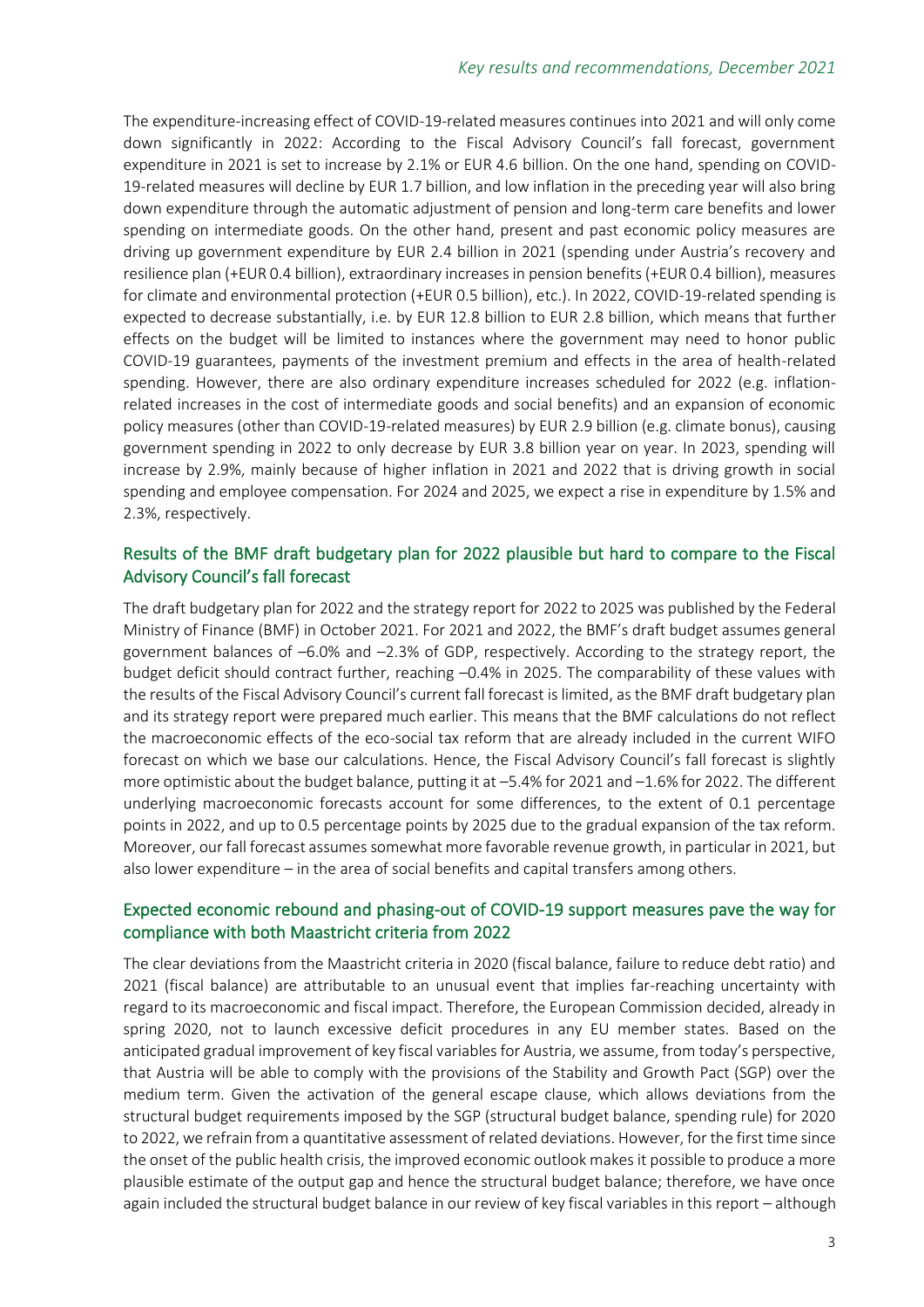any estimates of the output gap and the structural budget balance should still be interpreted with caution.

According to our fall forecast, the structural deficit will be continuously reduced in line with the SGP once the application of the general escape clause is revoked at the end of 2022. This means that Austria, in a first step, will be able to return to a structural adjustment path toward the medium-term objective (MTO), i.e. a structural budget deficit of a maximum of 0.5% of GDP, and then, by 2024, will be able to reach the MTO – provided that fiscal rules remain unchanged and based on the current method for estimating potential output.

## Although the fiscal position substantially deteriorated in 2020 there will be no sanctions as the general escape clause is also applied to national fiscal rules

As agreed on the EU level, there will be no evaluation of rules compliance for the years 2020 to 2022 – also in the context of national fiscal rules – and hence no determination of breaches that might usually entail financial sanctions. Against this background, the substantial deterioration in key fiscal variables that is already evident on all levels of government for 2020, but also potential deviations in subsequent years, will not entail financial penalties. At this point, we also cannot evaluate the upcoming years (2023 to 2025), as the regional and local governments will not provide their medium-term budgetary plans (submitted for each province) pursuant to Article 15 of the Austrian Stability Pact of 2012 until end-2021, meaning that we do not have a basis for a future-oriented analysis of national fiscal rules compliance at the moment.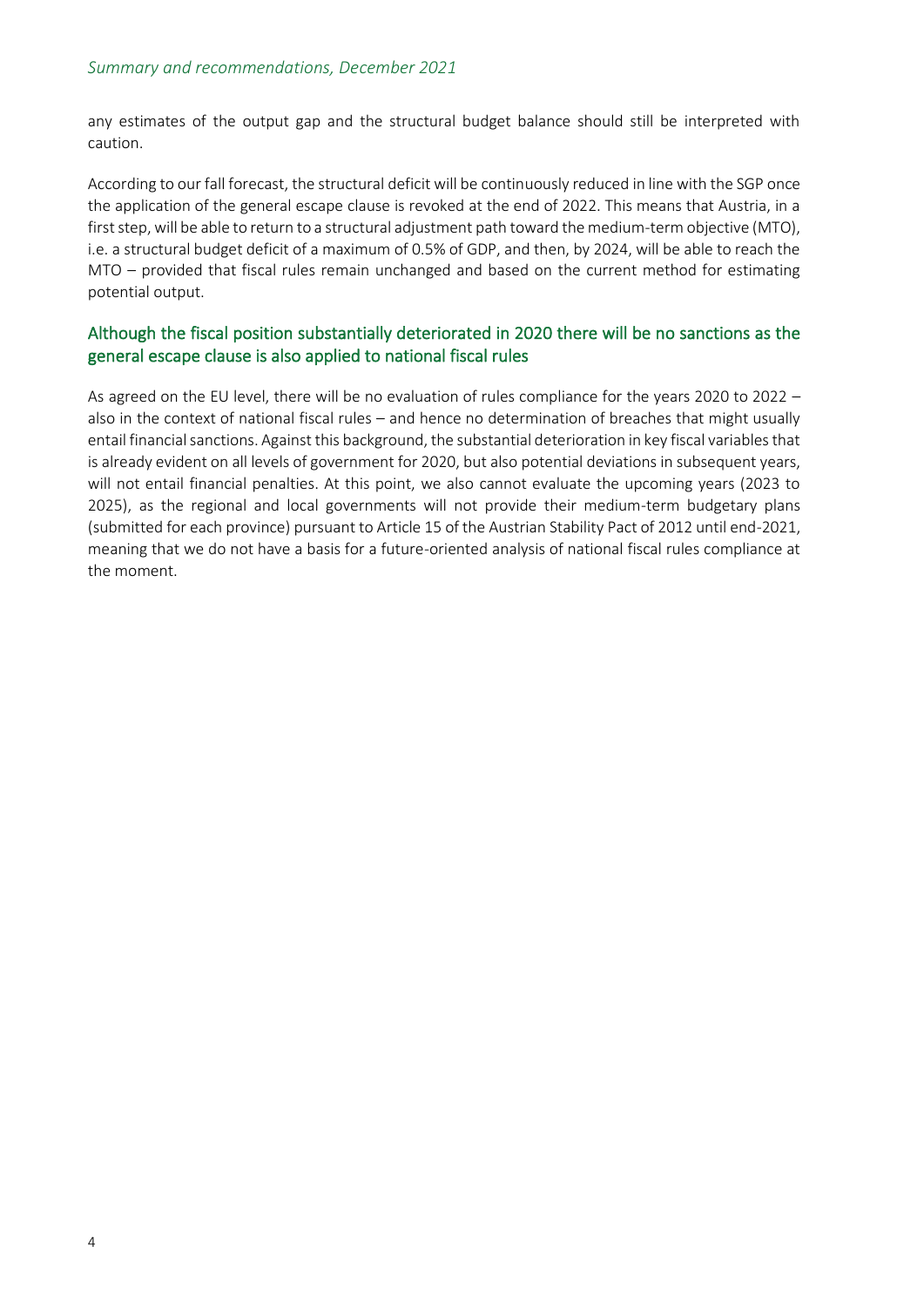## Recommendations of the Fiscal Advisory Council on Austria's budget policy for 2022

## Changing environment for health care, social and economic policies needs to be carefully monitored to allow well-targeted government crisis intervention

Background: In its current forecast, the Fiscal Advisory Council anticipates a steady improvement of Austria's fiscal position, following the unprecedented deterioration in public finances seen in 2020 in the wake of the COVID-19 pandemic. According to our forecast, the general government deficit will already fall below the deficit limit of 3% of GDP in 2022; the general government debt ratio will return to precrisis levels in 2025, reaching 67.9% of GDP. However, the Austrian budget and debt path is still subject to considerable uncertainties as the future course of the pandemic and further measures necessary to contain its spread remain unclear. Likewise, the budgetary impact of the already fourth "hard" lockdown in Austria imposed toward the end of 2021 cannot be conclusively assessed at this point.

#### Recommendations:

- The persistent on-and-off crisis mode urgently calls for a scientific evaluation of the support measures implemented by the government. The measures need to be evaluated in terms of their effectiveness and adequacy to enable policymakers to deal with new challenges and a changing environment in a timely manner. If governments across Europe actively end the far-reaching state intervention that has accompanied the pandemic, they need to strike a balance, above all between returning to sustainable fiscal policies and fulfilling their macroeconomic stabilization function.
- Any changes to the economic policy strategy, in particular regarding COVID-19-related government aid, need to be communicated clearly and in advance to allow businesses and households to plan ahead.
- The currently favorable market interest environment should be used to extend the residual maturity of Austria's government debt.

## Austrian government should use medium-term fiscal space for structural reforms and growthenhancing investments

Background: In line with our current fiscal forecast, we expect that Austria will be able, over the medium term, to return to the sound fiscal position that existed prior to the onset of the COVID-19 pandemic – thanks to the economic recovery and the phasing-out of pandemic-related fiscal measures. However, our sustainability analysis raises some issues: Cost increases driven by demographic change alone would be sufficient to call into question the long-term sustainability of public finances, with climate policy adding additional pressure.

#### Recommendations:

- As is also evident from the Fiscal Advisory Council's current fall forecast, there appears to be some fiscal space in the medium term despite considerable uncertainty. This fiscal space needs to be used for structural reforms and growth stimulus packages, in particular for investments, so as to address the fiscal gap identified on the long-term horizon in a timely manner and under comparatively favorable conditions.
- In the Fiscal Advisory Council's opinion, reforms are particularly needed to raise efficiency, sustainably cope with cost increases and ensure sustainable funding in spending areas that are driven by demographic change, including above all pensions and health care. In the area of long-term care, efficiency gains should be used (among other elements) to cope with the expected cost increases more easily.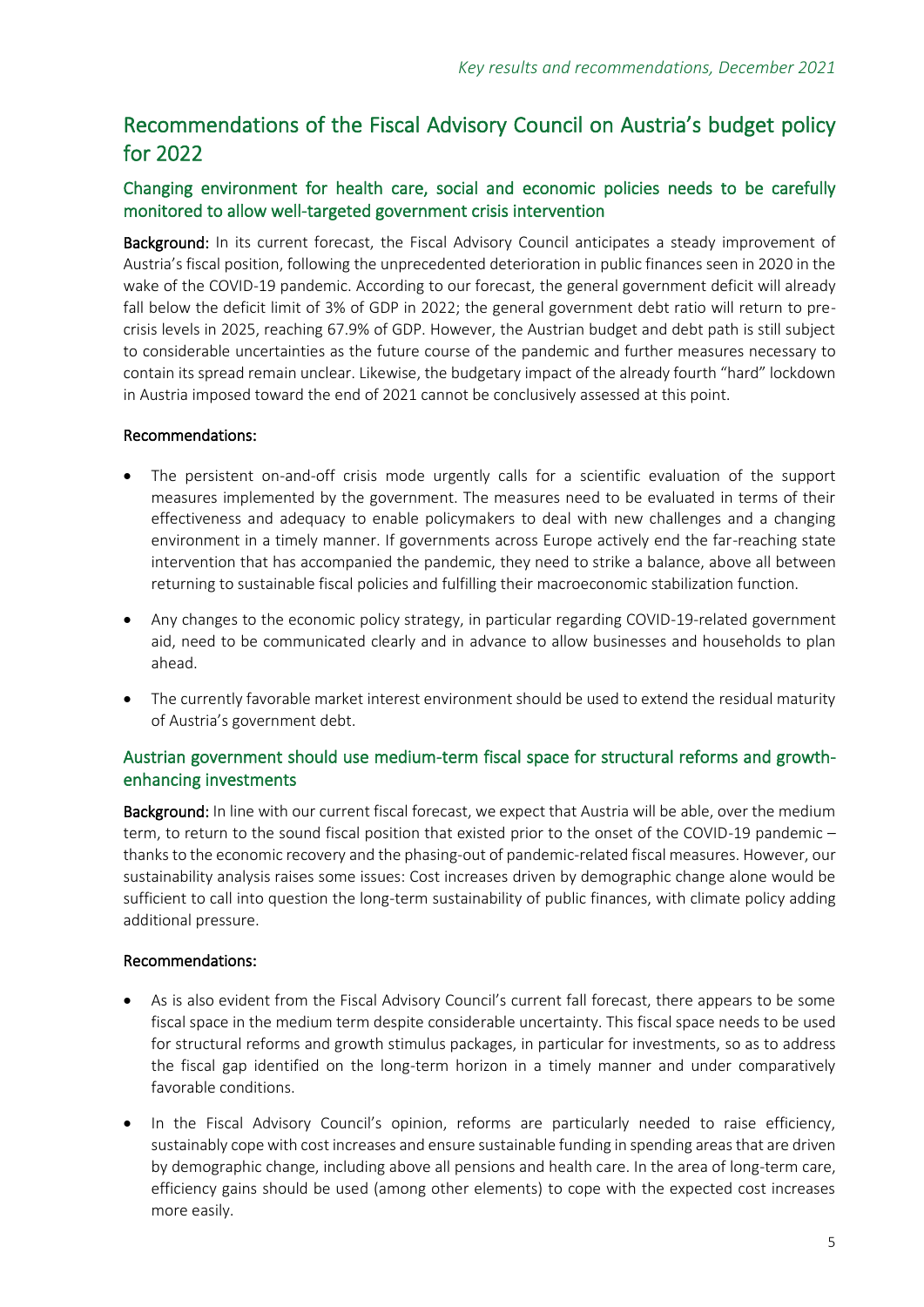- In light of demographic change, policymakers need to encourage increased labor force participation among older people, but also among women, who often work part-time, to support the long-term growth potential as well as sound government finances.
- For tasks that involve different levels of government, inefficiencies and steering problems should be addressed by raising transparency, strengthening the coherence of tasks and revenue and spending responsibilities, and by disentangling joint tasks. This could be achieved by introducing a new fiscal sharing plan ensuring a more task-based allocation of funding and simpler structures with fewer transfers of funds between the different levels of government, but also by strengthening the tax autonomy of provinces and municipalities. On this basis, it should be possible to come up with a fair distribution of costs and adequate funding for all levels of government. In this context, safeguarding investment activity and services of general economic interest at the local level is also very important.
- The pandemic has clearly exacerbated education deficits. To actively counteract possibly harmful effects on our society and on potential growth, an education campaign should be started with the aim of generating efficiency gains in the elementary, primary and secondary school sector. Initiatives to promote further training and reskilling are also necessary. All the above steps are crucial to also address the shortage of skills.
- Higher-quality public finances need to be made a priority, i.e. the share of investments in overall expenditure should be high. Public investments can raise the long-term growth potential, help address the challenges and seize the opportunities implied by ecological and digital change in a targeted manner, and help avoid financial sanctions that could be imposed for noncompliance with climate policy targets.
- Ad hoc expenditure increases (as increasingly seen in recent years in the area of pension expenditure) and tax cuts that are not guided by an overall strategy and that represent a lasting and irreversible burden on government finances should be avoided.

## Strategic approach to subsidization should increasingly reflect the growing importance of climate policy

Background: The Fiscal Advisory Council welcomes the first steps to reduce greenhouse gas emissions under the eco-social tax reform. After all, beyond its climate policy, social and economic dimension, noncompliance with internationally agreed climate goals also implies financial penalties. Empirical evidence shows that Austria is still a long way from reaching the targets imposed at the EU level by the "Fit for 55" package and the Green Deal as well as those laid down in the current government program ("climate neutral by 2040"). Given these challenges, promoting public and private investments and strengthening capital markets is decisive.

#### Recommendations:

- To further reduce  $CO<sub>2</sub>$  emissions and realize related climate goals, policymakers need to quickly evaluate the effectiveness of the necessary measures and incentives (above all public infrastructure investments, greening of the tax system,  $CO<sub>2</sub>$  pricing, legal requirements, subsidies). Where necessary, these measures and incentives need to be expanded and aligned more closely. This also holds for initiatives at the EU level.
- A holistic strategy and increased transparency regarding the goals of subsidization, the used resources and the desired effects could lead to efficiency gains for strategic subsidization in Austria, while also allowing a stronger focus on ecological components and avoiding unwanted duplication of subsidies. This means, above all, that subsidies granted by different levels of government should be better coordinated and more closely aligned.